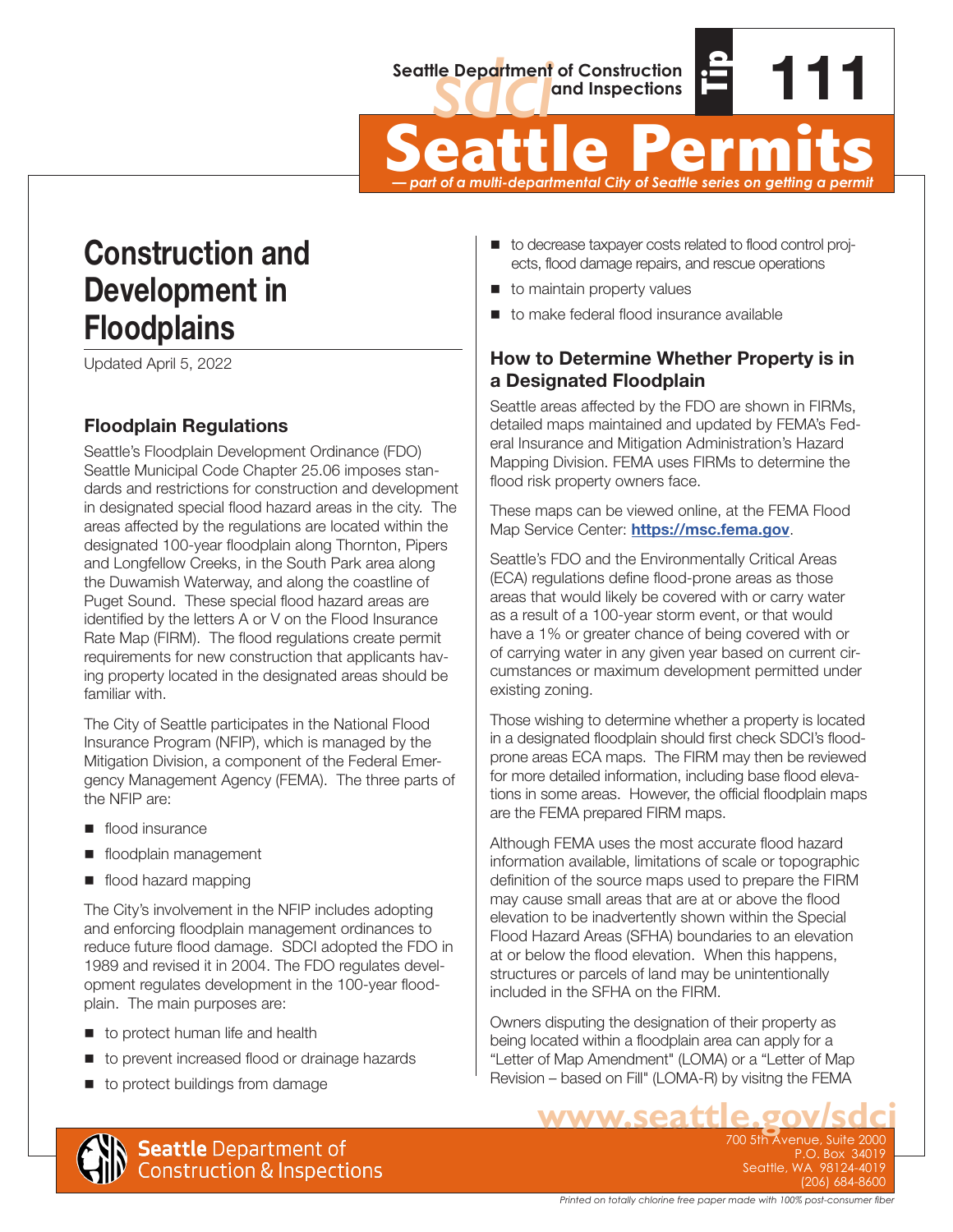Map Assistance Center's website at **[https://msc.fema.](https://msc.fema.gov/portal/home) [gov/portal/home](https://msc.fema.gov/portal/home)**. The City of Seattle does not have the authority to amend a FIRM as this can only be done through FEMA.

#### **Permit Requirements for Construction or Development in Designated Floodplains**

Before construction or development is begun on private property in a designated floodplain, a permit or a license must be obtained from SDCI for the work. Construction or development in a floodplain area requiring SDCI approval includes subdivisions, buildings, structures, some types of landscaping, and paving or grading of any kind.

For construction or development work which requires some other permit—such as a Master Use, building, electrical or grading permit—the floodplain review will be done automatically as a component of the other permit. No separate application or permit is required, although an additional fee must be paid. In addition, permits may be required by SDCI if the work is to occur in an ECA that is also designated as a floodplain area. It is recommended that you confer with SDCI staff at the Applicant Services Center (ASC) located on the 20th floor of the Seattle Municipal Tower, 700 Fifth Ave., (206) 684-8850, to determine whether your project is within an ECA.

For construction or development work which does not require some other permit, SDCI will issue a Floodplain Development License for approved work in a floodplain area. A fee will be required for the license. Before enactment of the FDO in March 1989, the City did not require that a property applicant obtain a Floodplain Development License in order to do work in a designated floodplain.

Persons interested in determining whether their proposed project requires floodplain approval should review SDCI Director's Rule (DR) 8-89, which explains FDO exceptions. DR 8-89 is available online in our Director's Rule website at **<http://web6.seattle.gov/dpd/dirrulesviewer/>**.

#### **Types of Work that May Not Need Other Permits that Require a Floodplain Development License**

SDCI may require permits if the work is to occur in an ECA that is also designated as a floodplain area. To ensure that you are in compliance with the codes it is advised that you review the various SMC codes and confer with SDCI staff before proceeding with the work. Research the matter with the ASC.

The following types of activity are examples of development that may not need some other permit but must have a Floodplain Development License if they occur within a designated floodplain area but not in any other designated ECA such as a riparian corridor. These examples are not meant to be a comprehensive list of types of development which require the license.

- construction or removal of a storage shed with roof area of less than 120 square feet
- construction or removal of a fence or wall less than 8 feet in height
- construction or removal of a retaining wall or rockery less than 4 feet in height
- pouring a concrete slab on grade or driveway
- grading work of any type or amount
- **n** installation of playground equipment
- some types of landscaping work in a floodplain area (see SDCI DR 6-2009 for landscaping standards)

#### **Standards for Construction or Development in Designated Floodplains**

In order to obtain approval for any development or construction in a designated floodplain area, the applicant must demonstrate that the proposed construction or grading meets the standards of both the FDO (SMC 25.06) and ECA regulations (SMC 25.09).

Applicants should refer to the ordinances or contact SDCI for specific standards that may apply to their proposed project. Generally, the standards and requirements can be summarized as follows:

- All development is prohibited within the floodway per SMC 25.09.120 A.
- The lowest floor of residential structures must be elevated to 2 feet above the 100-year flood level. This includes new construction or substantial improvements (50% or greater of the market value) to any residential structure.
- The lowest floor of nonresidential structures must be elevated or flood proofed to 2 feet above the 100 year flood level. This includes new construction or substantial improvements (50% or greater of the market value) to any residential structure.
- Utilities must be designed and otherwise elevated or located so as to be resistant to flood damage.
- A drainage-control plan is required for all proposed development within a designated floodplain area.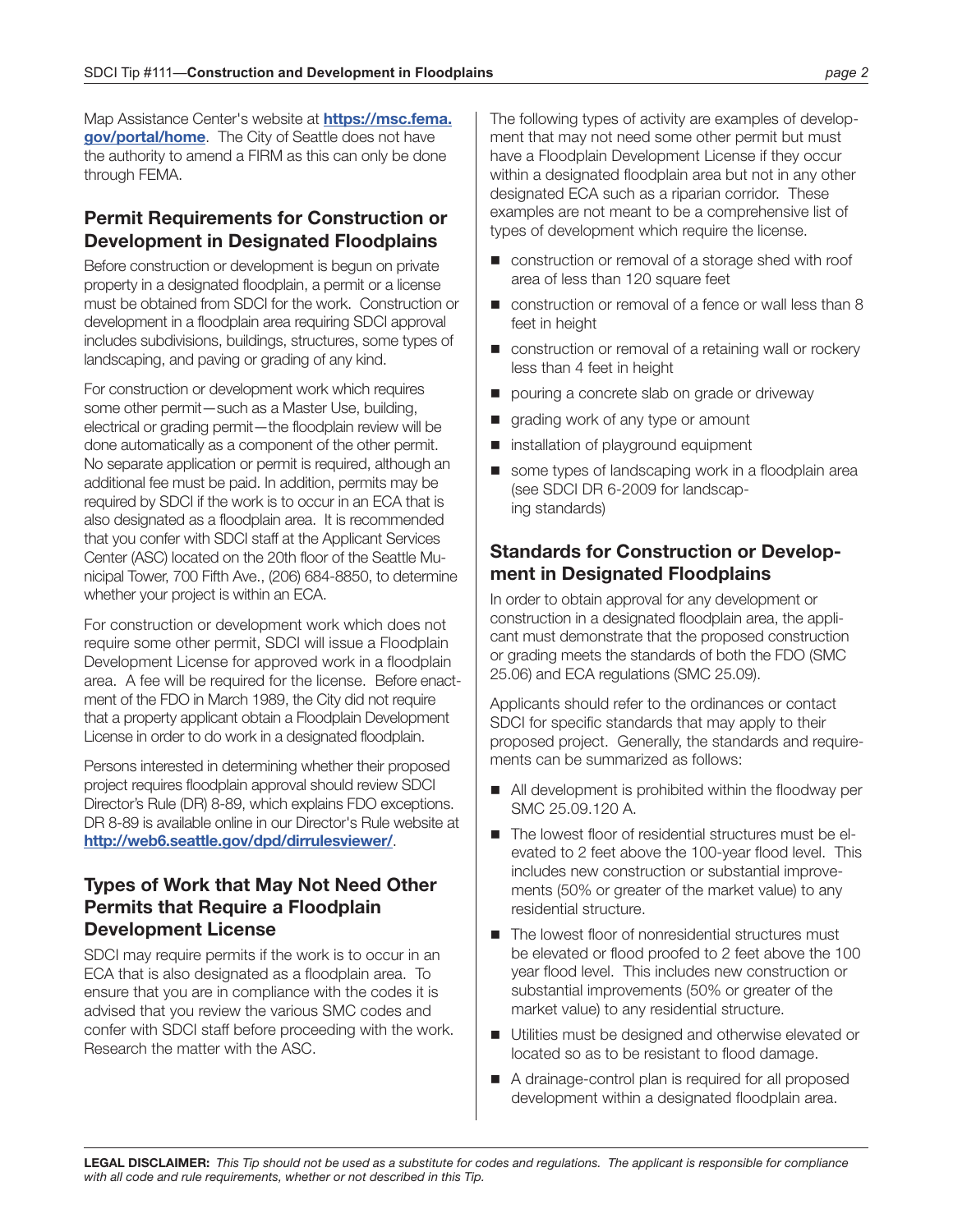#### **Elevation Certificate**

As part of the agreement between the City and FEMA for making flood insurance available in a community, the NFIP requires the community adopt a floodplain management ordinance that specifies minimum requirements for reducing flood losses. One such requirement is for the City to obtain the elevation of the lowest floor (including basement) of all new and substantially improved buildings and maintain a record of such information. The Elevation Certificate provides a way for the City to comply with this requirement.

The Elevation Certificate is an important administrative tool of the NFIP. It is used to provide elevation information necessary to ensure compliance with Seattle's FDO to determine the proper insurance premium rate, and to support a request for a LOMA or LOMR-F.

This certificate is required in order to properly rate post-FIRM buildings, which are buildings constructed after publication of the FIRM, for flood insurance Zones A1-A30, AE, AH, A (with BFE), VE, V1-V30, V (with BFE), AR, AR/A, AR/AE, AR/A1-A30, AR/AH, and AR/AO. The Elevation Certificate is not required for pre-FIRM buildings unless the building is being rated under the optional post-FIRM flood insurance rules.

Use of this certificate does not provide a waiver of the flood insurance purchase requirement. Only a LOMA or LOMR-F from FEMA can amend the FIRM and remove the federal mandate for a lending institution to require the purchase of flood insurance. However, the lending institution has the option of requiring flood insurance even if a LOMA/LOMR-F has been issued by FEMA. The Elevation Certificate may be used to support a LOMA or LOMR-F request. Lowest floor and lowest adjacent grade elevations certified by a surveyor or engineer will be required if the certificate is used to support a LOMA or LOMR-F request.

# **Flood Proofing Certificate**

The Elevation Certificate is used only to certify building elevations. A separate certificate is required for flood proofing. Under the NFIP, non-residential buildings can be flood proofed up to or above the Base Flood Elevation (BFE). A flood-proofed building is a building that has been designed and constructed to be watertight (substantially impermeable to floodwaters) below the BFE. Flood proofing of residential buildings is not permitted under the NFIP unless FEMA has granted the community an exception for residential flood-proofed basements. The community must adopt standards for design and construction of flood-proofed basements before FEMA will grant a basement exception. For both flood-proofed

non-residential buildings and residential flood-proofed basements in communities that have been granted an exception by FEMA, a flood proofing certificate is required.

Elevation Certificates are available online at **[www.fema.](http://www.fema.gov/elevation-certificate) [gov/elevation-certificate](http://www.fema.gov/elevation-certificate)**.

#### **Applying for Approval of Construction or Development in a Designated Floodplain**

A property owner who wishes to do construction or development in a designated floodplain may apply for approval at SDCI's ASC. Attached to this Tip is a **Floodplain Development Checklist** of application materials generally required for development in floodplain areas.

Applicants wishing to apply for a Floodplain Development License generally only need to provide the materials described in items 1, 3 and 7. Applicants who seek floodplain development approval as a component of a Master Use, building, grading or other SDCI permit may need to provide all of the items listed, depending on the nature of the project.

## **Questions?**

Questions about the Floodplain Development Ordinance or the requirements for floodplain development approvals should be directed to a SDCI land use planner in the ASC, located on the 20th floor of Seattle Municipal Tower, 700 Fifth Ave., (206) 684-8850.

For information about the FEMA National Flood Insurance Program visit **[www.fema.gov/national-flood](http://www.fema.gov/national-flood-insurance-program)[insurance-program](http://www.fema.gov/national-flood-insurance-program)**.

## **Floodplain Development Intake Checklist**

# Access to Information

Links to electronic versions of SDCI Tips, Director's Rules, and the Seattle Municipal Code are available on the "Tools & Resources" page of our website at **[www.seattle.gov/sdci.](http://www.seattle.gov/sdci)**

**LEGAL DISCLAIMER:** *This Tip should not be used as a substitute for codes and regulations. The applicant is responsible for compliance with all code and rule requirements, whether or not described in this Tip.*